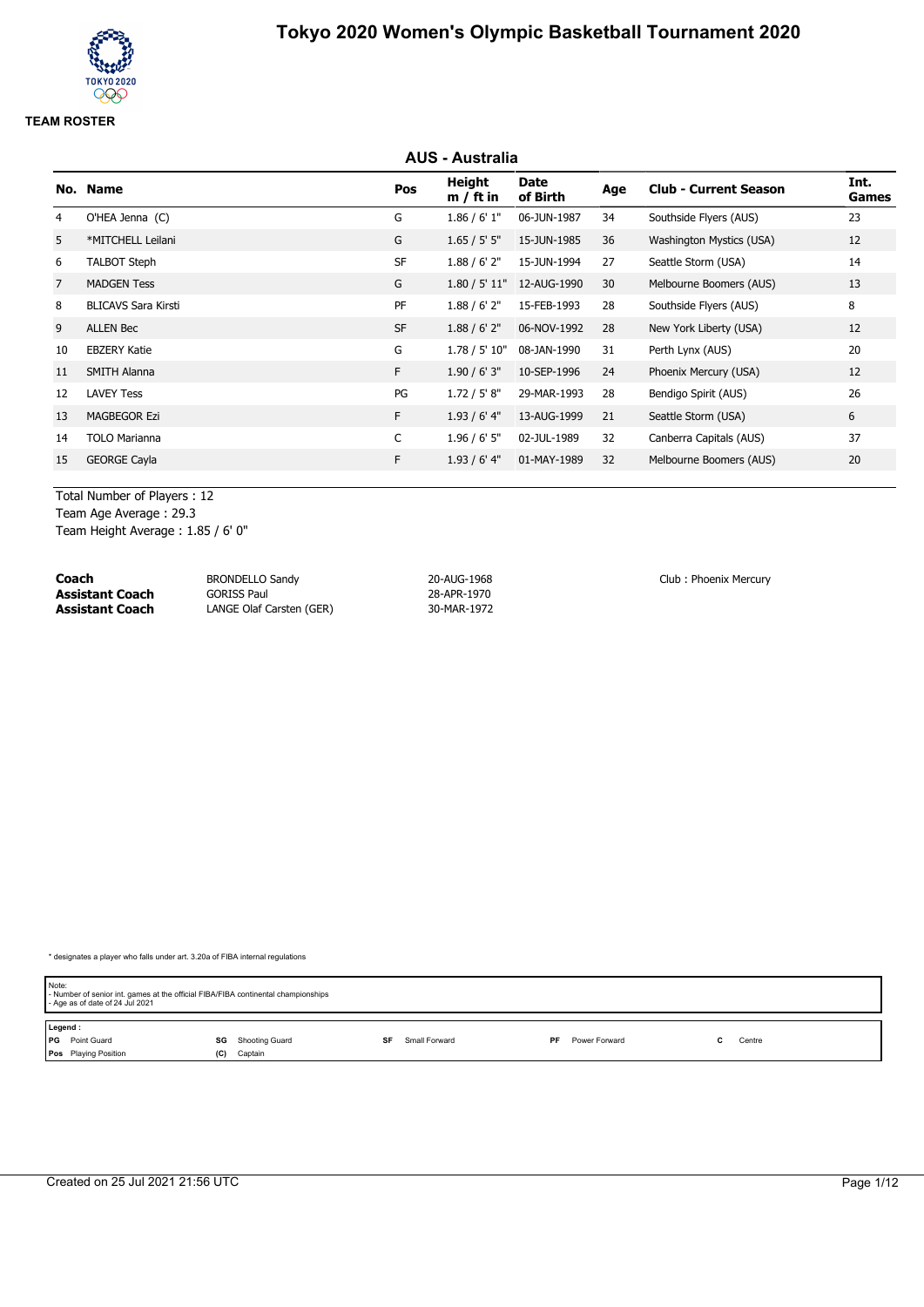# **BEL - Belgium No. Name Pos Height m / ft in Date of Birth Age Club - Current Season Int. Games** 5 MESTDAGH Kim SG 1.80 / 5' 11" 12-MAR-1990 31 Beretta Famila Schio (ITA) 60 6 DELAERE Antonia SF 1.82 / 5' 12" 01-AUG-1994 26 IDK Euskotren (ESP) 58 9 CARPREAUX Marjorie 2012 1.64 / 5' 5" 17-SEP-1987 33 Royal Castors Braine (BEL) 67 11 MEESSEMAN Emma PF 1.93 / 6' 4" 13-MAY-1993 28 Ekatarinenburg (RUS) 58 12 WAUTERS Ann (C) C 1.95 / 6' 5" 12-OCT-1980 40 57 13 LINSKENS Kyara C 1.93 / 6' 4" 13-NOV-1996 24 Magnolia Campobasso (ITA) 36 22 MESTDAGH Hanne F 1.78 / 5' 10" 19-APR-1993 28 Namur (BEL) 54 32 NAUWELAERS Heleen **F** 1.80 / 5' 11" 14-MAR-1996 25 CDB Clarinos Tenerife (ESP) 39 34 MASSEY Billie C 1.86 / 6' 1" 21-MAR-2000 21 Kangoeroes Basket Mechelen (BEL) 12 35 VANLOO Julie PG 1.68 / 5' 6" 10-FEB-1993 28 Enisey Krasnoyarsk (RUS) 66 42 RAMAN Jana **PF** 1.86 / 6' 1" 15-FEB-1991 30 Club Estudiantes Baloncesto (ESP) 62 55 ALLEMAND Julie PG 1.74 / 5' 9" 07-JUL-1996 25 Lyon Asvel (FRA) 29

Total Number of Players : 12 Team Age Average : 28.3 Team Height Average : 1.82 / 5' 11"

| Coach                  | <b>MESTDAGH Philip</b> | 26-JAN-1963 |
|------------------------|------------------------|-------------|
| <b>Assistant Coach</b> | CORNIA Pierre          | 30-MAR-1964 |
| <b>Assistant Coach</b> | VAN CAMP Sven          | 01-NOV-1970 |

| Note:   | - Number of senior int. games at the official FIBA/FIBA continental championships<br>- Age as of date of 24 Jul 2021 |     |                |               |    |               |        |
|---------|----------------------------------------------------------------------------------------------------------------------|-----|----------------|---------------|----|---------------|--------|
| Legend: |                                                                                                                      |     |                |               |    |               |        |
|         | PG Point Guard                                                                                                       | SG  | Shooting Guard | Small Forward | PF | Power Forward | Centre |
|         | Pos Playing Position                                                                                                 | (C) | Captain        |               |    |               |        |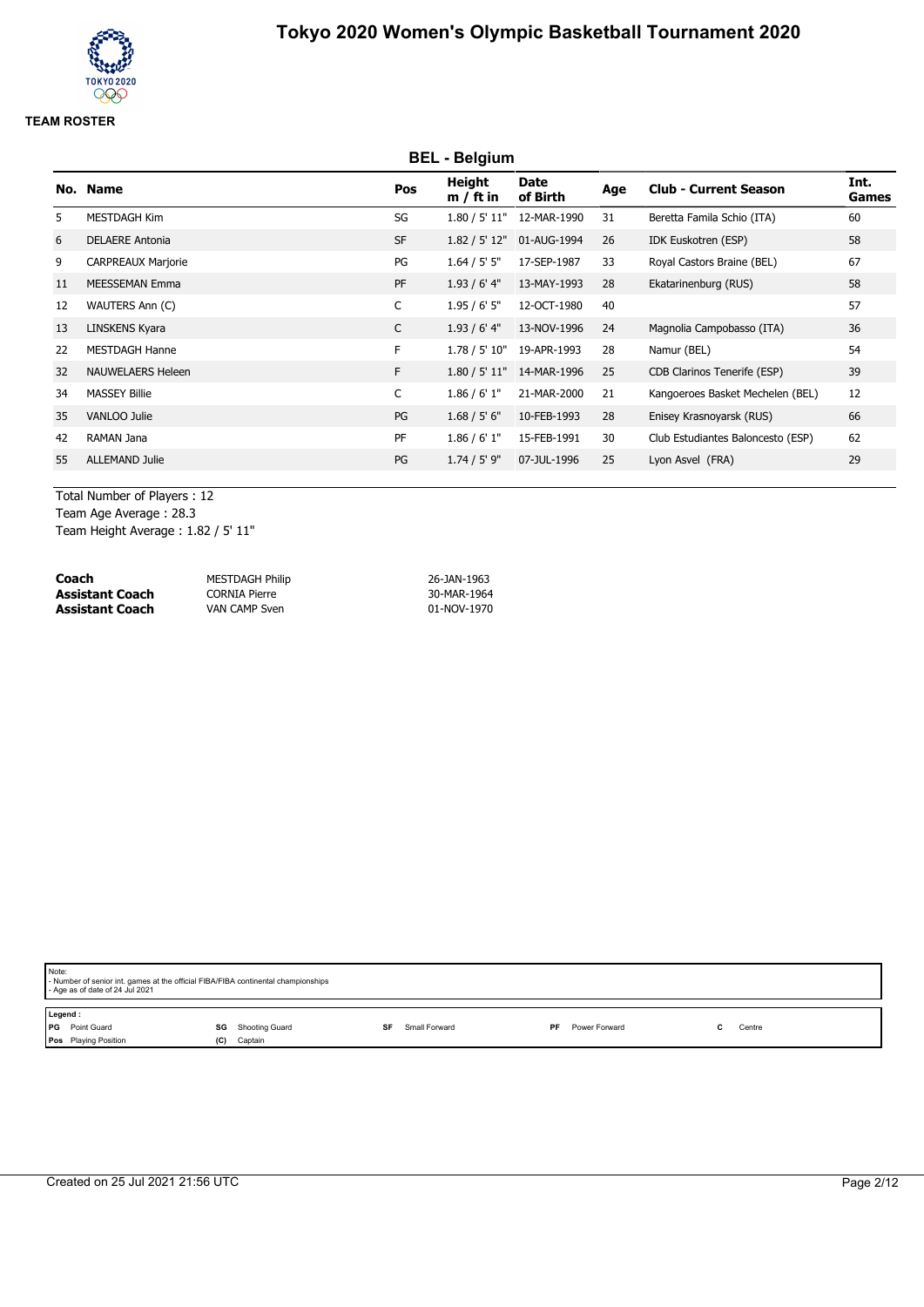## **CAN - Canada No. Name Pos Height m / ft in Date of Birth Age Club - Current Season Int. Games** 1 PELLINGTON Shaina **PG** 1.70 / 5' 7" 01-JUN-1999 22 University of Arizona (USA) 10 5 NURSE Kia G 1.82 / 5' 12" 22-FEB-1996 25 Phoenix Mercury (USA) 45 6 CARLETON Bridget G 1.85 / 6' 1" 22-MAY-1997 24 MINNESOTA LYNX (USA) 21 7 RAINCOCK-EKUNWE Nayo F 1.88 / 6' 2" 29-AUG-1991 29 Lyon Asvel (FRA) 39 8 GAUCHER Kim (C) COMEXALL G 1.86 / 6' 1" 07-MAY-1984 37 USO Mondeville Basket (FRA) 98 9 AYIM Miranda F 1.91 / 6' 3" 06-MAY-1988 33 Basket Landes (FRA) 75 11 ACHONWA Natalie C 1.91 / 6' 3" 22-NOV-1992 28 MINNESOTA LYNX (USA) 56 13 COLLEY Shay G 1.76 / 5' 9" 06-JAN-1996 25 Charnay Basket Bourgogne SUD (FRA) 25 14 ALEXANDER Kayla C 1.93 / 6' 4" 05-JAN-1991 30 WBC Dynamo Novosibirsk (RUS) 13 15 AMIHERE Laeticia **F** 1.86 / 6' 1" 10-JUL-2001 20 University of South Carolina (USA) 7 21 FIELDS Nirra G 1.76 / 5' 9" 03-DEC-1993 27 Izmit Belediyespor (TUR) 43 24 EDWARDS Aaliyah F 1.91 / 6' 3" 09-JUL-2002 19 University of Connecticut (USA) 16

Total Number of Players : 12 Team Age Average : 26.6

Team Height Average : 1.85 / 6' 0"

| Coach           | THOMAIDIS Lisa      | 23-JUL-1971 |
|-----------------|---------------------|-------------|
| Assistant Coach | <b>BAUR Steve</b>   | 31-MAR-1979 |
| Assistant Coach | <b>CLARKE Carly</b> | 07-MAR-1983 |

| Note: | - Number of senior int. games at the official FIBA/FIBA continental championships<br>- Age as of date of 24 Jul 2021 |     |                          |           |               |    |               |        |
|-------|----------------------------------------------------------------------------------------------------------------------|-----|--------------------------|-----------|---------------|----|---------------|--------|
|       | Legend:                                                                                                              |     |                          |           |               |    |               |        |
|       | <b>PG</b> Point Guard                                                                                                |     | <b>SG</b> Shooting Guard | <b>SF</b> | Small Forward | PF | Power Forward | Centre |
|       | Pos Playing Position                                                                                                 | (C) | Captain                  |           |               |    |               |        |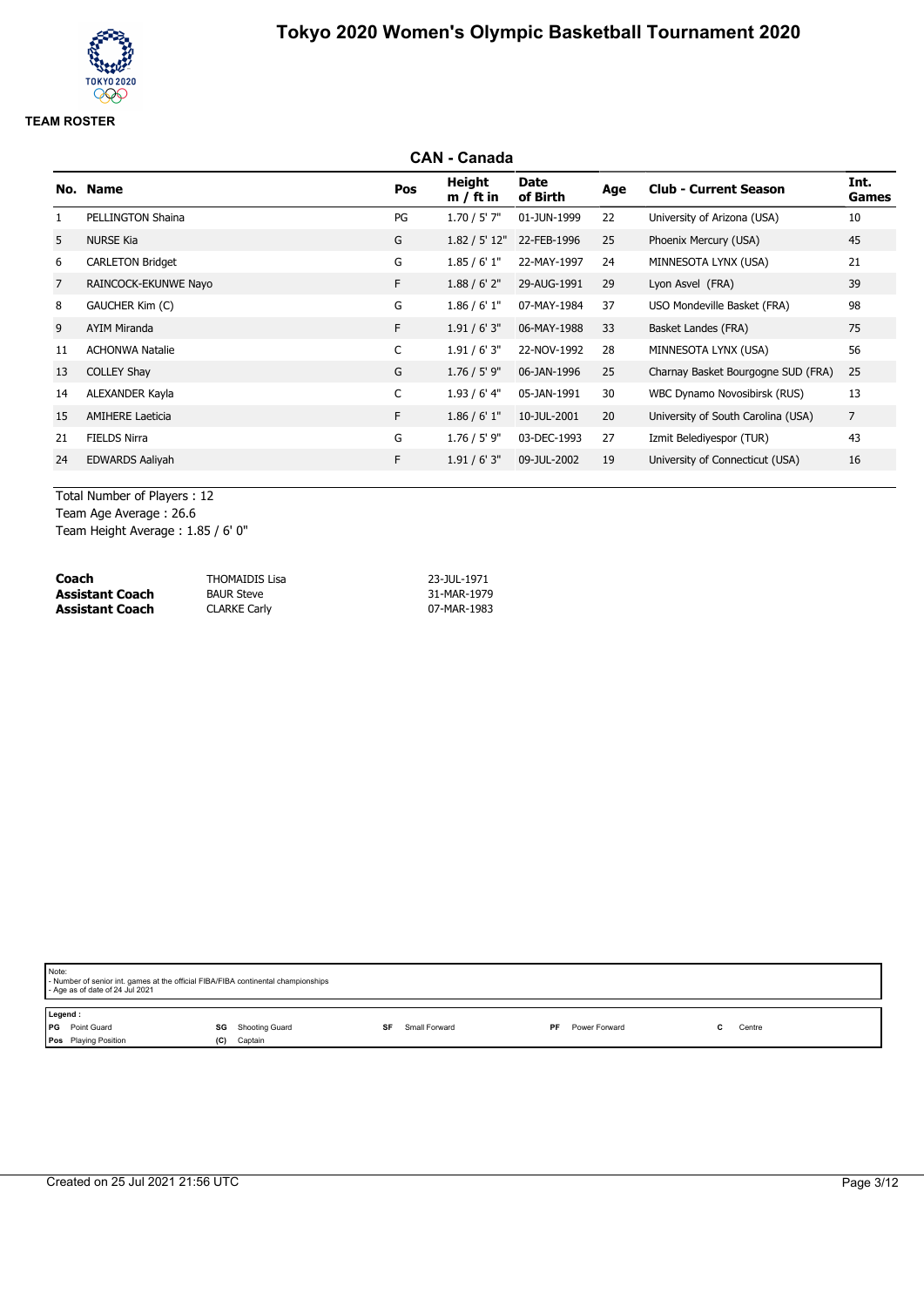# **FRA - France No. Name Pos Height m / ft in Date of Birth Age Club - Current Season Int. Games** 4 FAUTHOUX Marine PG 1.76 / 5' 9" 23-JAN-2001 20 Lyon Asvel (FRA) 6 5 MIYEM Endene (C) 2012 119 PF 1.88 / 6' 2" 15-MAY-1988 33 Carolo Basket (FRA) 119 6 CHARTEREAU Alexia PF 1.90 / 6' 3" 05-SEP-1998 22 Bourges Basket (FRA) 31 7 GRUDA Sandrine C 1.93 / 6' 4" 25-JUN-1987 34 Beretta Famila Schio (ITA) 109 8 CIAK Helena **C** 1.97 / 6' 6" 1.97 / 6' 6" 1.97 / 6' 6" 15-DEC-1989 31 Fenerbahçe Spor Kulubu Dernegi (TUR) 59 10 MICHEL Sarah SG 1.80 / 5' 11" 10-JAN-1989 32 Bourges Basket (FRA) 52 11 VUKOSAVLJEVIC Valeriane SF 1.84 / 6' 0" 29-APR-1994 27 Basket Landes (FRA) 57 12 RUPERT Iliana C 1.94 / 6' 4" 12-JUL-2001 20 Bourges Basket (FRA) 12 15 \*WILLIAMS Gabby F 1.80 / 5' 11" 09-SEP-1996 24 Sopron Basket (HUN) 6 23 JOHANNES Marine 2010 12:00 SG 1.77 / 5' 10" 21-JAN-1995 26 Lyon Asvel (FRA) 39 DUCHET Alix PG 1.68 / 5' 6" 30-DEC-1997 23 Bourges Basket (FRA) 14 93 TCHATCHOUANG Diandra 1988 1.89 / 6' 2" 14-JUN-1991 30 BLMA (FRA) 56

Total Number of Players : 12 Team Age Average : 26.8 Team Height Average : 1.85 / 6' 0"

| Coach                  | <b>GARNIER Valerie</b> | 09-JAN-1965 |
|------------------------|------------------------|-------------|
| <b>Assistant Coach</b> | <b>HALIN Gregory</b>   | 12-APR-1972 |
| <b>Assistant Coach</b> | LAFARGUE Olivier       | 08-AUG-1976 |

| Note:   | - Number of senior int. games at the official FIBA/FIBA continental championships<br>- Age as of date of 24 Jul 2021 |     |                |    |               |     |               |        |  |
|---------|----------------------------------------------------------------------------------------------------------------------|-----|----------------|----|---------------|-----|---------------|--------|--|
| Legend: |                                                                                                                      |     |                |    |               |     |               |        |  |
|         | PG Point Guard                                                                                                       | SG  | Shooting Guard | SF | Small Forward | PF. | Power Forward | Centre |  |
|         | <b>Pos</b> Playing Position                                                                                          | (C) | Captain        |    |               |     |               |        |  |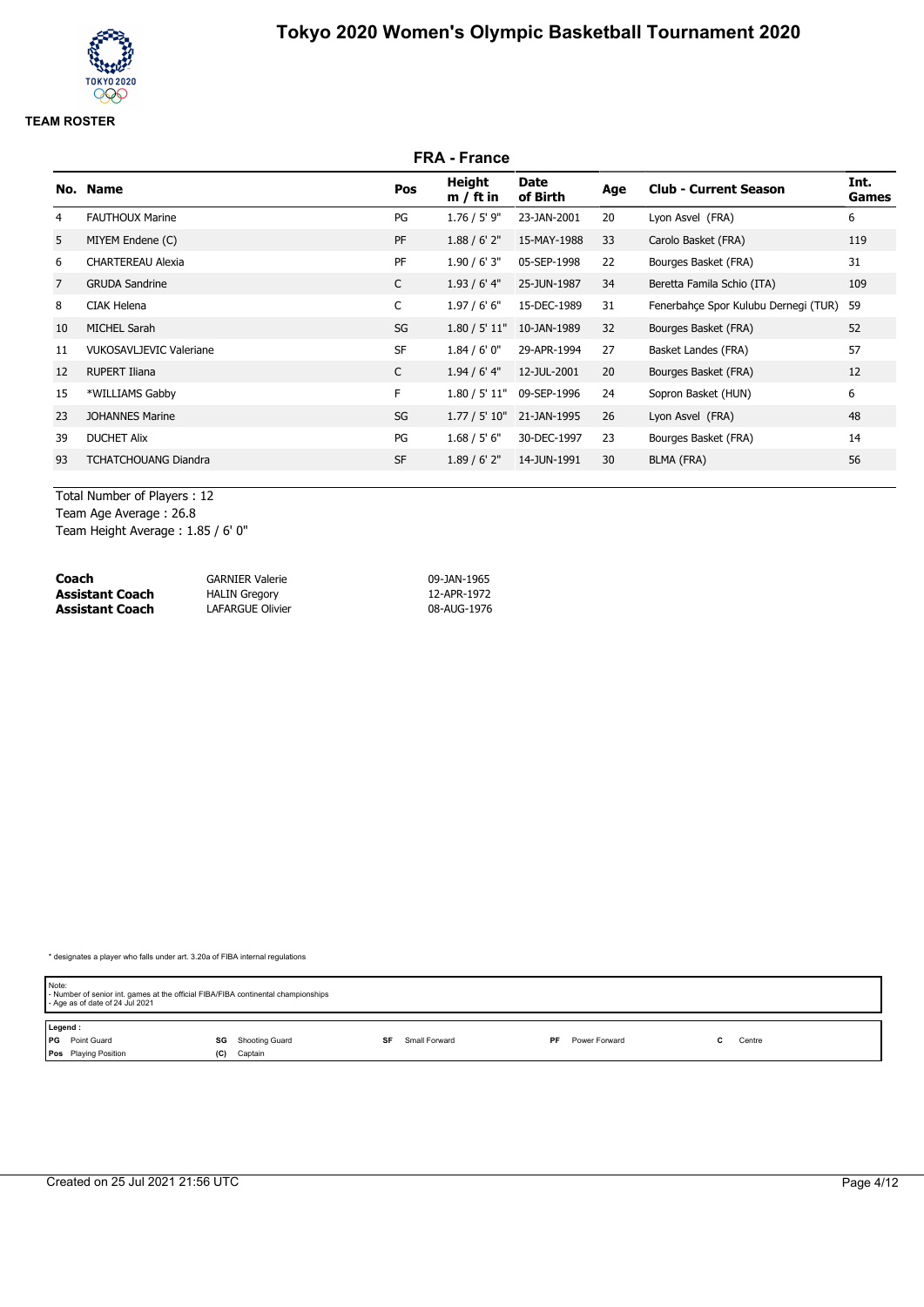# **JPN - Japan No. Name Pos Height m / ft in Date of Birth Age Club - Current Season Int. Games** 0 NAGAOKA Moeko 26 - 20 PF 1.83 / 6' 0" 29-DEC-1993 27 Toyota Anthelopes (JPN) 26 8 TAKADA Maki (C) C 1.85 / 6' 1" 23-AUG-1989 31 Denso Iris (JPN) 53 12 MIYOSHI Naho SG 1.67 / 5' 6" 21-DEC-1993 27 Toyota Antelopes (JPN) 6 13 MACHIDA Rui 23 ANDENIDA RUI PG 1.62 / 5' 4" 08-MAR-1993 28 Fujitsu Red Wave (JPN) 23 15 MOTOHASHI Nako PG 1.65 / 5' 5" 10-OCT-1993 27 Tokyo Haneda Vickies (JPN) 4 20 TODO Nanako SG 1.74 / 5' 9" 29-NOV-2000 20 Toyota Boshoku Sunshine Rabbits (JPN) 27 HAYASHI Saki Saki Sama Sama SG 1.73 / 5' 8" 16-MAR-1995 26 JX-ENEOS Sunflowers (JPN) 30 MAWULI Evelyn PF 1.81 / 5' 11" 02-JUN-1995 26 Toyota Anthelopes (JPN) 10 32 MIYAZAKI Saori **PG** 1.67 / 5' 6" 27-AUG-1995 25 JX-ENEOS Sunflowers (JPN) 52 MIYAZAWA Yuki PF 1.83 / 6' 0" 02-JUN-1993 28 Fujitsu Redwave (JPN) 33 88 AKAHO Himawari 1988 SF 1.85 / 6' 1" 28-AUG-1998 22 Denso Iris (JPN) 4 99 OKOYE Monica 2008 22 PF 1.82 / 5' 12" 07-FEB-1999 22 Fujitsu Redwave (JPN) 4

Total Number of Players : 12

Team Age Average : 25.8

Team Height Average : 1.76 / 5' 9"

| Coach                  | HOVASSE Tom (USA) | 31-JAN-1967 |
|------------------------|-------------------|-------------|
| <b>Assistant Coach</b> | ONZUKA Toru       | 05-JUN-1979 |

| Note:                                                        | - Number of senior int. games at the official FIBA/FIBA continental championships<br>- Age as of date of 24 Jul 2021 |     |         |           |               |     |               |  |        |
|--------------------------------------------------------------|----------------------------------------------------------------------------------------------------------------------|-----|---------|-----------|---------------|-----|---------------|--|--------|
| Legend:<br><b>PG</b> Point Guard<br><b>SG</b> Shooting Guard |                                                                                                                      |     |         | <b>SF</b> | Small Forward | PF. | Power Forward |  | Centre |
|                                                              | Pos Playing Position                                                                                                 | (C) | Captain |           |               |     |               |  |        |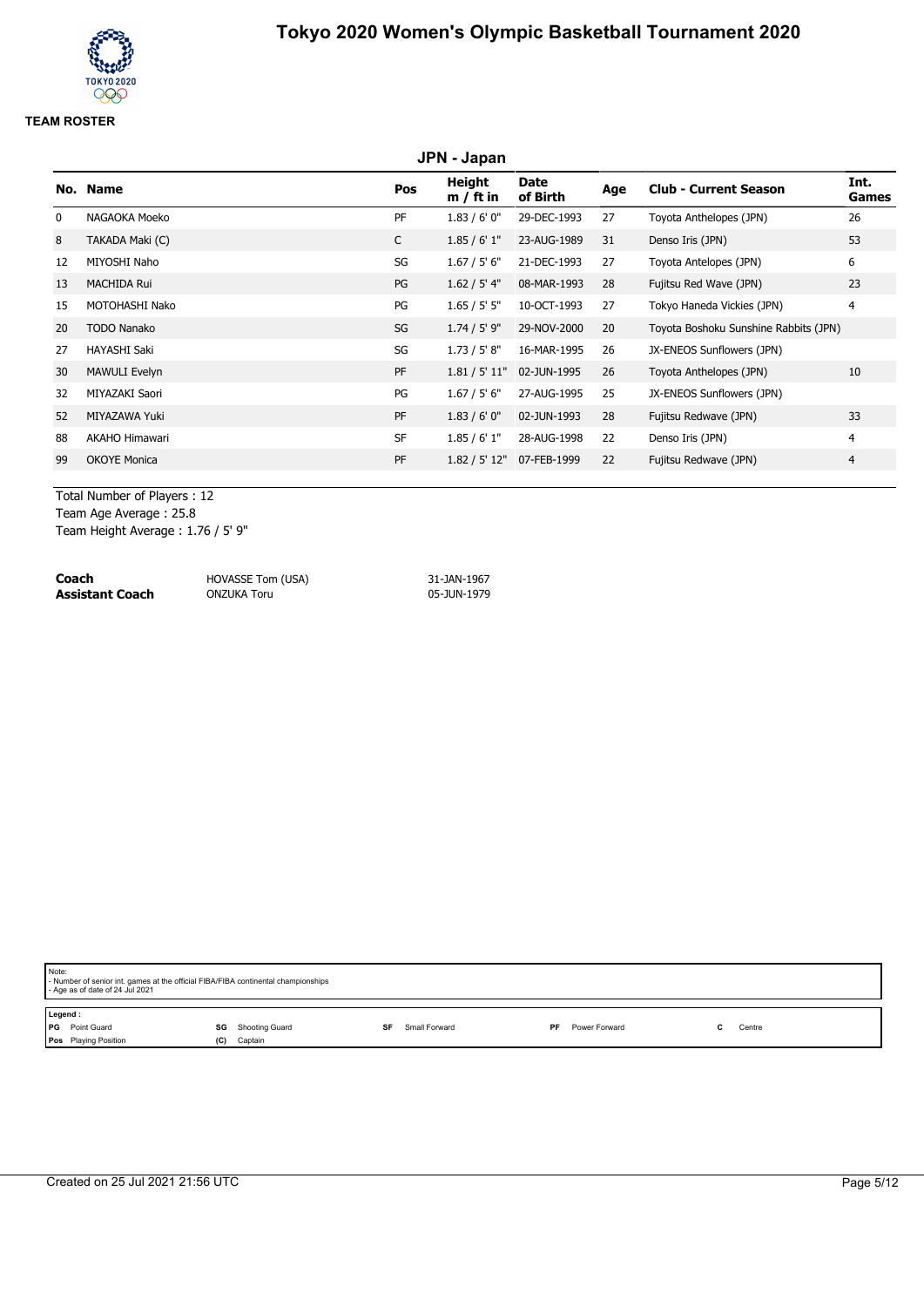# **NGR - Nigeria No. Name Pos Height m / ft in Date of Birth Age Club - Current Season Int. Games** 0 OKONKWO Amy 26-AUG-1996 24 CD Zamarat (ESP) 3 KUNAIYI-AKPANAH Pallas C 1.88 / 6' 2" 12-JUL-1997 24 Namur (BEL) 2 4 BALOGUN Elizabeth G 1.85 / 6' 1" 09-SEP-2000 20 Uni of Louisville (USA) 9 MOHAMMED Aisha F 1.93 / 6' 4" 21-OCT-1985 35 KB Bashkimi (KOS) 49 10 AMUKAMARA Promise PG 1.75 / 5' 9" 22-JUN-1993 28 Charnay Basket Bourgogne SUD (FRA) 15 11 ELONU Adaora (C) F 1.85 / 6' 1" 28-APR-1990 31 Spar Girona (ESP) 31 21 NYINGIFA Atonye PF 1.83 / 6' 0" 08-DEC-1990 30 Club Estudiantes Baloncesto (ESP) 21 22 CHIDOM Oderah C 1.93 / 6' 4" 09-JUL-1995 26 23 KALU Ezinne 23 KALU Ezinne 23 CHALU Ezinne 23 CHALU Ezinne 23 CHALU Ezinne 25 \*MACAULAY Victoria C 1.93 / 6' 4" 07-AUG-1990 30 Bnei Herzliya (ISR) 7 31 OGWUMIKE Erica 26-SEP-1997 23 52 IBEKWE Ify **SF 1.88 / 6' 2" 05-OCT-1989** 31 Nantes Reze (FRA) 7

Total Number of Players : 12 Team Age Average : 27.6 Team Height Average : 1.86 / 6' 1"

| Coach           | HUGHLEY JR. Otis (USA)      | 25-SEP-1964 |
|-----------------|-----------------------------|-------------|
| Assistant Coach | COCHRAN JR. Roosevelt (USA) | 25-SEP-1960 |
| Assistant Coach | KENLAW Jessie (USA)         | 03-JUL-1953 |

| Note:   |                       |     |                |    |               |     |               | - Number of senior int. games at the official FIBA/FIBA continental championships<br>- Age as of date of 24 Jul 2021 |  |  |  |  |  |  |  |
|---------|-----------------------|-----|----------------|----|---------------|-----|---------------|----------------------------------------------------------------------------------------------------------------------|--|--|--|--|--|--|--|
| Legend: |                       |     |                |    |               |     |               |                                                                                                                      |  |  |  |  |  |  |  |
|         | <b>PG</b> Point Guard | SG  | Shooting Guard | SF | Small Forward | PF. | Power Forward | Centre                                                                                                               |  |  |  |  |  |  |  |
|         | Pos Playing Position  | (C) | Captain        |    |               |     |               |                                                                                                                      |  |  |  |  |  |  |  |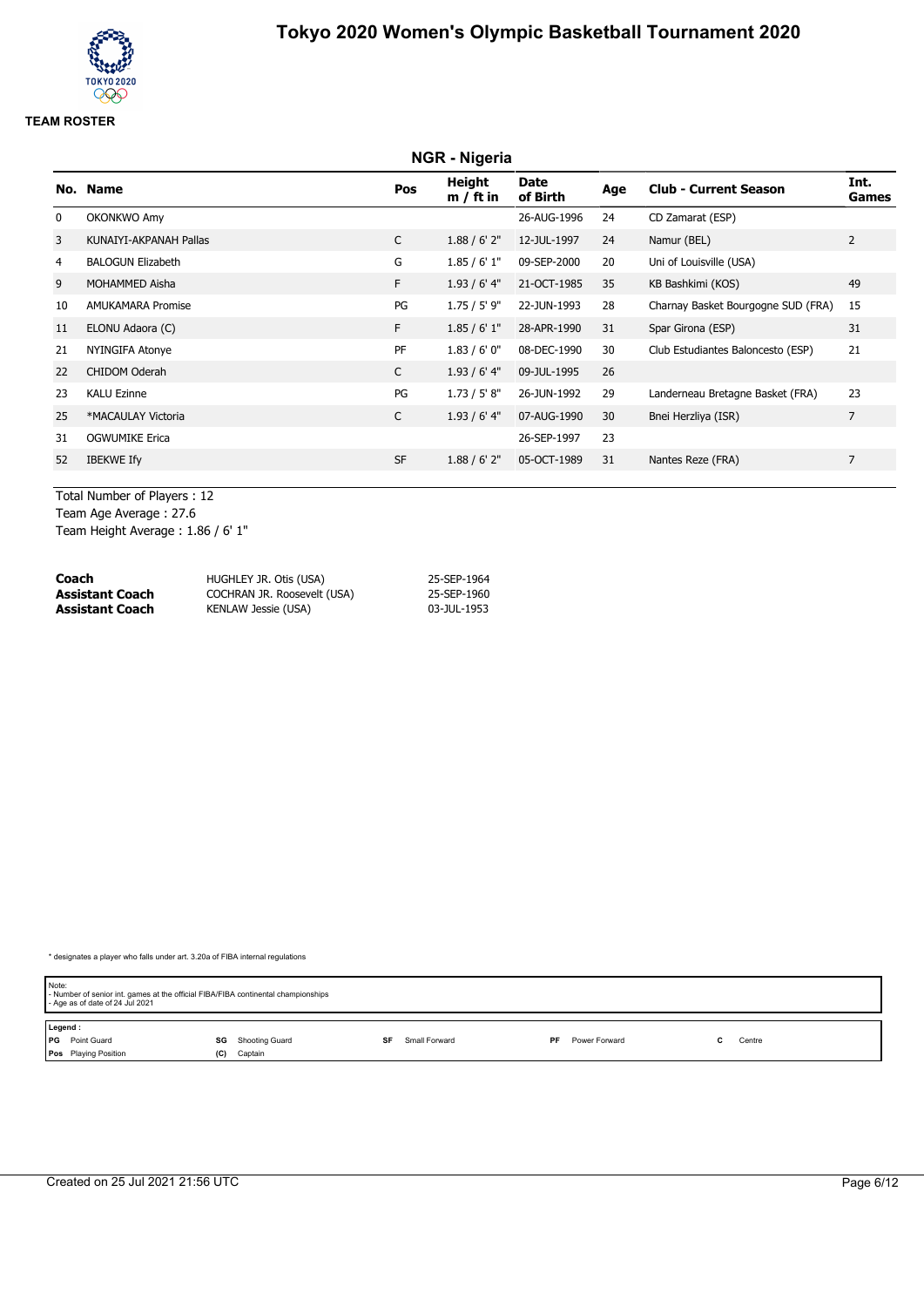# **CHN - China No. Name Pos Height m / ft in Date of Birth Age Club - Current Season Int. Games** 3 YANG Liwei PG 1.76 / 5' 9" 02-JAN-1995 26 Guangdong Women's team (CHN) 21 4 LI Yuan G 1.70 / 5' 7" 29-MAY-2000 21 Shandong Women's Team (CHN) 7 5 WANG Siyu G 1.80 / 5' 11" 16-OCT-1995 25 Shandong Women's Team (CHN) 7 6 WU Tongtong G 1.75 / 5' 9" 27-JUN-1994 27 Shanxi Xingrui Pro Basketball Club 7 SHAO Ting (C) SF 1.84 / 6' 0" 10-DEC-1989 31 Sichuan Women's Team (CHN) 35 8 ZHANG Ru F 1.85 / 6' 1" 02-SEP-1999 21 Henan Phoenix (CHN) 9 LI Meng 27 Cumped and SG 26 SG 2018 1.83 / 6' 0" 02-JAN-1995 26 Liaoning Women's Team (CHN) 27 10 PAN Zhenqi F 1.90 / 6' 3" 05-JUL-1995 26 Beijing Women's Team (CHN) 11 HUANG Sijing PF 1.90 / 6' 3" 08-JAN-1996 25 Guangdong Women's team (CHN) 28 13 SUN Mengran C 1.97 / 6' 6" 16-JUL-1992 29 Shandong Women's Team (CHN) 42 14 LI Yueru C 2.00 / 6' 7" 28-MAR-1999 22 Guangdong Women's team (CHN) 13 15 HAN Xu C 2.05 / 6' 9" 31-OCT-1999 21 Xinjiang women's team (CHN) 7

Total Number of Players : 12

Team Age Average : 25.0

Team Height Average : 1.86 / 6' 1"

| Coach                  | XU Limin  | 01-MAY-1966 |
|------------------------|-----------|-------------|
| Assistant Coach        | JIA Nan   | 03-MAR-1974 |
| <b>Assistant Coach</b> | ZHENG Wei | 26-SEP-1968 |

| Note: | - Number of senior int. games at the official FIBA/FIBA continental championships<br>- Age as of date of 24 Jul 2021 |     |                |           |               |    |               |  |        |  |  |
|-------|----------------------------------------------------------------------------------------------------------------------|-----|----------------|-----------|---------------|----|---------------|--|--------|--|--|
|       | Legend:                                                                                                              |     |                |           |               |    |               |  |        |  |  |
|       | PG Point Guard                                                                                                       | SG  | Shooting Guard | <b>SF</b> | Small Forward | PF | Power Forward |  | Centre |  |  |
|       | Pos Playing Position                                                                                                 | (C) | Captain        |           |               |    |               |  |        |  |  |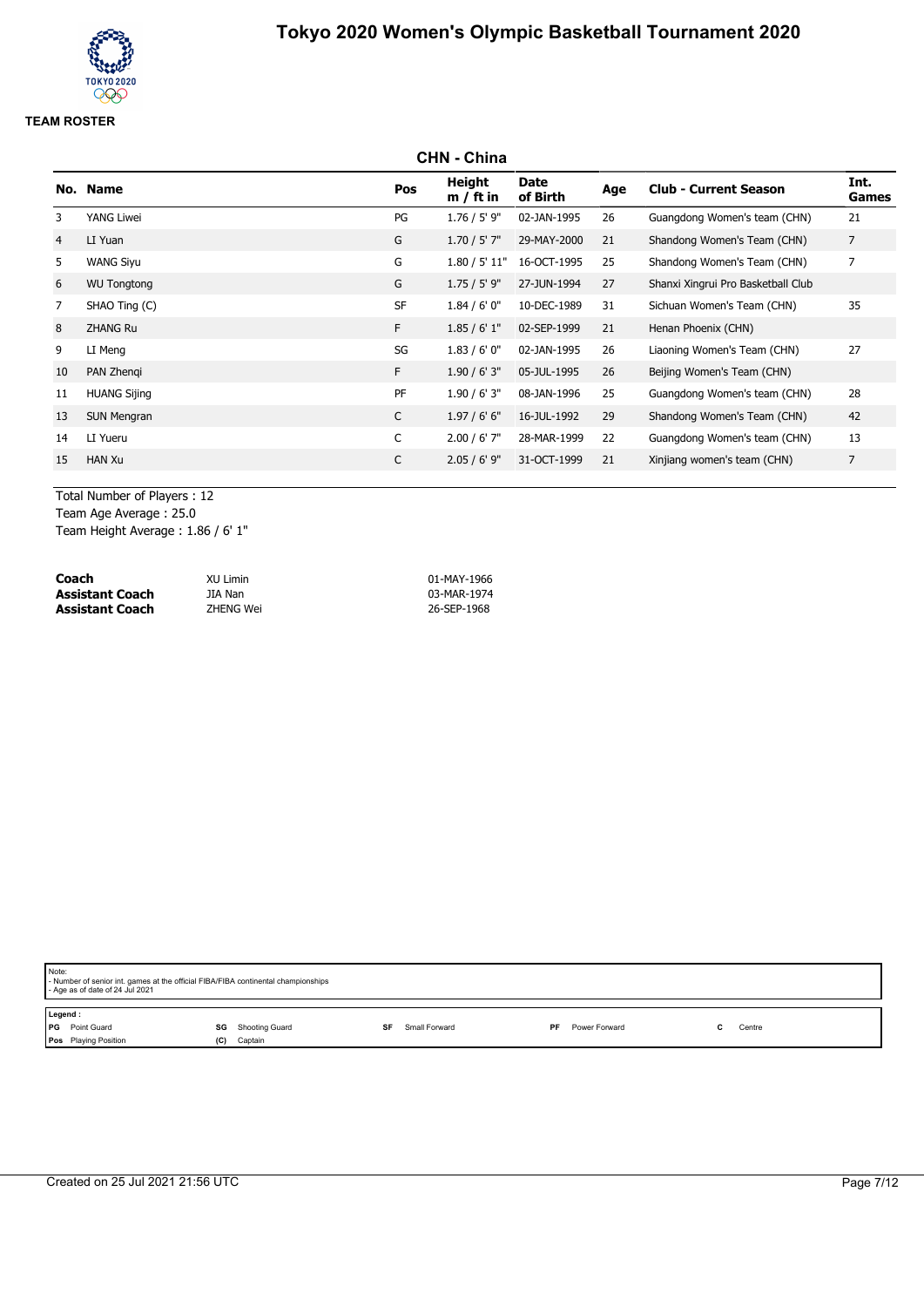# **PUR - Puerto Rico No. Name Pos Height m / ft in Date of Birth Age Club - Current Season Int. Games** 0 O'NEILL Jennifer The PG 1.65 / 5' 5" 19-APR-1990 31 Pszczolka Polski Cukier AZS UMCS 25 1 MELENDEZ Tayra F 1.70 / 5' 7" 29-OCT-1993 27 Gigantes (PUR) 30 5 ROSADO Pamela (C) PG 1.65 / 5' 5" 30-APR-1986 35 Atenienses (PUR) 47 9 GIBSON Ali SG 1.91 / 6' 3" 27-MAR-1993 28 Gigantes (PUR) 33 10 STINSON Jada Shanice 6 and 28-SEP-1999 21 6 and 28-SEP-1999 21 12 SALAMAN Dayshalee G 1.65 / 5' 5" 17-MAR-1990 31 Cangrejeras (PUR) 24 24 GWATHMEY Jazmon SG 1.88 / 6' 2" 24-JAN-1993 28 Allianz Geas S.S.Giovanni (ITA) 18 <sup>25</sup> QUIÑONES Isalys PF 1.91 / 6' 3" 23-OCT-1997 <sup>23</sup> Darthmouth College (USA) <sup>24</sup> 28 LOZADA-CABBAGE Sabrina F 1.87 / 6' 2" 03-JAN-1997 24 Vitoria SC (POR) 9 33 PAGAN India C 1.87 / 6' 2" 07-JAN-1999 22 Stony Brook Seawolves (USA) 12 55 BENITEZ Jacqueline Mary Hope 66-JUN-1997 24 KK Šiauliai (LTU) 66-JUN-1997 24 KK Šiauliai (LTU) 91 GONZALEZ Michelle 18 CONZALEZ Michelle 1.68 / 5' 6" 03-AUG-1989 31 Santurce Team (PUR) 18

Total Number of Players : 12 Team Age Average : 27.1 Team Height Average : 1.78 / 5' 10"

| Coach           | BATISTA Gerardo           | 21-DEC-1970 |
|-----------------|---------------------------|-------------|
| Assistant Coach | <b>ORTIZ Daniel (USA)</b> | 30-JUN-1957 |

| Note:                | - Number of senior int. games at the official FIBA/FIBA continental championships<br>- Age as of date of 24 Jul 2021 |     |                          |    |               |     |               |        |
|----------------------|----------------------------------------------------------------------------------------------------------------------|-----|--------------------------|----|---------------|-----|---------------|--------|
| Legend:<br><b>PG</b> | Point Guard                                                                                                          |     | <b>SG</b> Shooting Guard | SF | Small Forward | PF. | Power Forward | Centre |
|                      | Pos Playing Position                                                                                                 | (C) | Captain                  |    |               |     |               |        |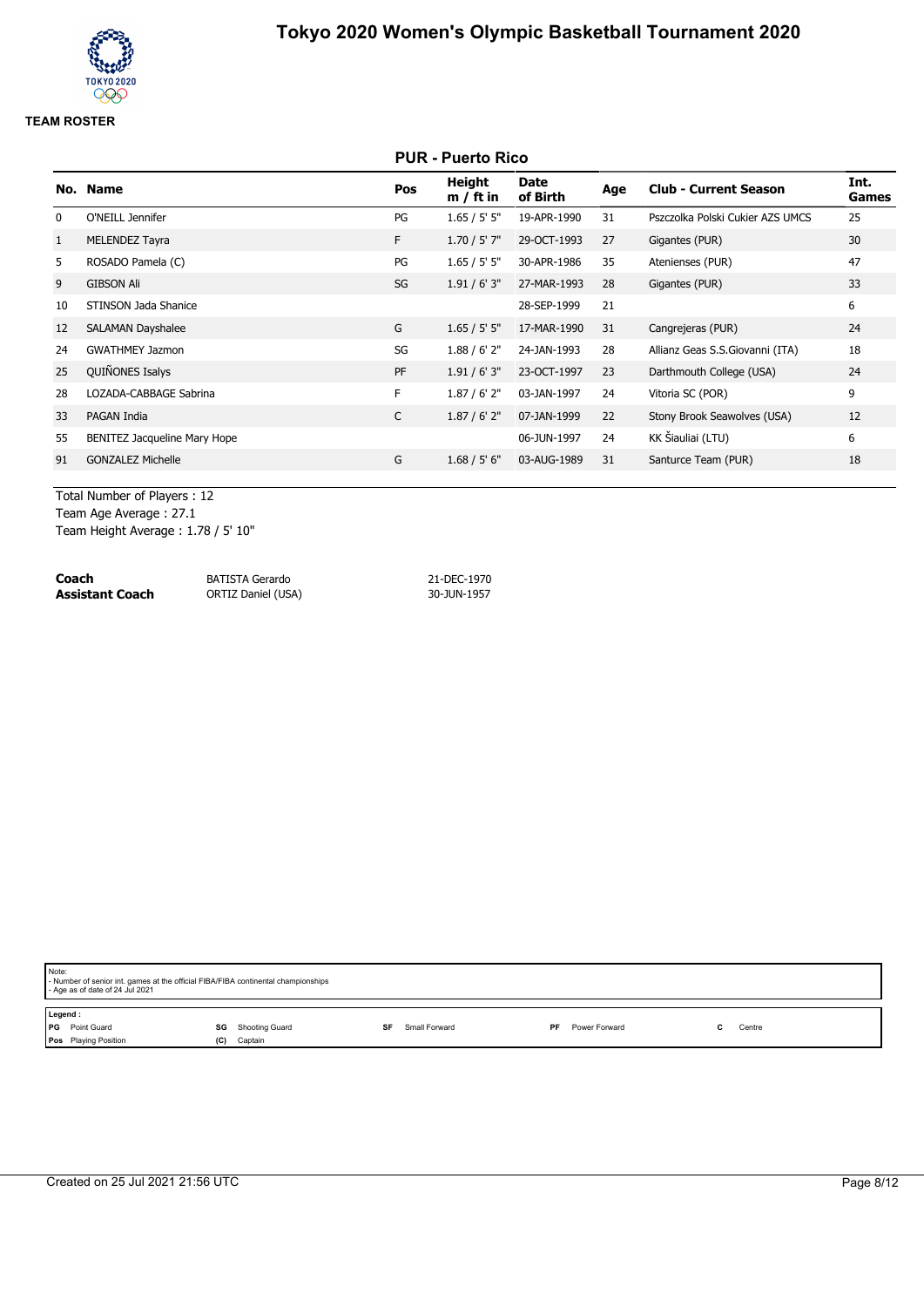# **KOR - Korea No. Name Pos Height m / ft in Date of Birth Age Club - Current Season Int. Games** 1 SHIN Jihyun PG 1.73 / 5' 8" 12-SEP-1995 25 KEB HANAbank (KOR) 3 2 HAN Eomji PF 1.79 / 5' 10" 10-NOV-1998 22 Shinhan Bank S-birds (KOR) 3 KANG Leeseul F 1.80 / 5' 11" 05-APR-1994 27 KB stars (KOR) 17 4 YOON Yebin G 1.80 / 5' 11" 16-APR-1997 24 Samsung Blue Minx (KOR) 5 AN Heji PG 1.64 / 5' 5" 12-FEB-1997 24 BNK SUM (KOR) 7 PARK Hyejin G 1.78 / 5' 10" 22-JUL-1990 31 Woori bank Wibee (KOR) 28 9 PARK Jihyun G 1.85 / 6' 1" 07-APR-2000 21 Woori bank Wibee (KOR) 3 11 BAE Hyeyoon **C** 1.82 / 5' 12" 10-JUN-1989 32 Samsung Blue Minx (KOR) 32 13 KIM Jung Eun (C) **F** 1.80 / 5' 11" 07-SEP-1987 33 Woori bank Wibee (KOR) 53 19 PARK Ji Su C 1.98 / 6' 6" 06-DEC-1998 22 KB stars (KOR) 24 23 KIM Danbi F 1.80 / 5' 11" 27-FEB-1990 31 Shinhan Bank S-birds (KOR) 44 31 \*JIN An F 1.85 / 6' 1" 23-MAR-1996 25 BNK SUM (KOR)

Total Number of Players : 12

Team Age Average : 26.4

Team Height Average : 1.80 / 5' 11"

| Coach                  | <b>CHUN Jooweon</b> | 15-NOV-1972 |
|------------------------|---------------------|-------------|
| <b>Assistant Coach</b> | LEE Mi Sun          | 19-FEB-1979 |

| Note:   | - Number of senior int. games at the official FIBA/FIBA continental championships<br>- Age as of date of 24 Jul 2021 |     |                |    |               |    |               |        |  |
|---------|----------------------------------------------------------------------------------------------------------------------|-----|----------------|----|---------------|----|---------------|--------|--|
| Legend: |                                                                                                                      |     |                |    |               |    |               |        |  |
|         | <b>PG</b> Point Guard                                                                                                | SG  | Shooting Guard | SF | Small Forward | PF | Power Forward | Centre |  |
|         | <b>Pos</b> Playing Position                                                                                          | (C) | Captain        |    |               |    |               |        |  |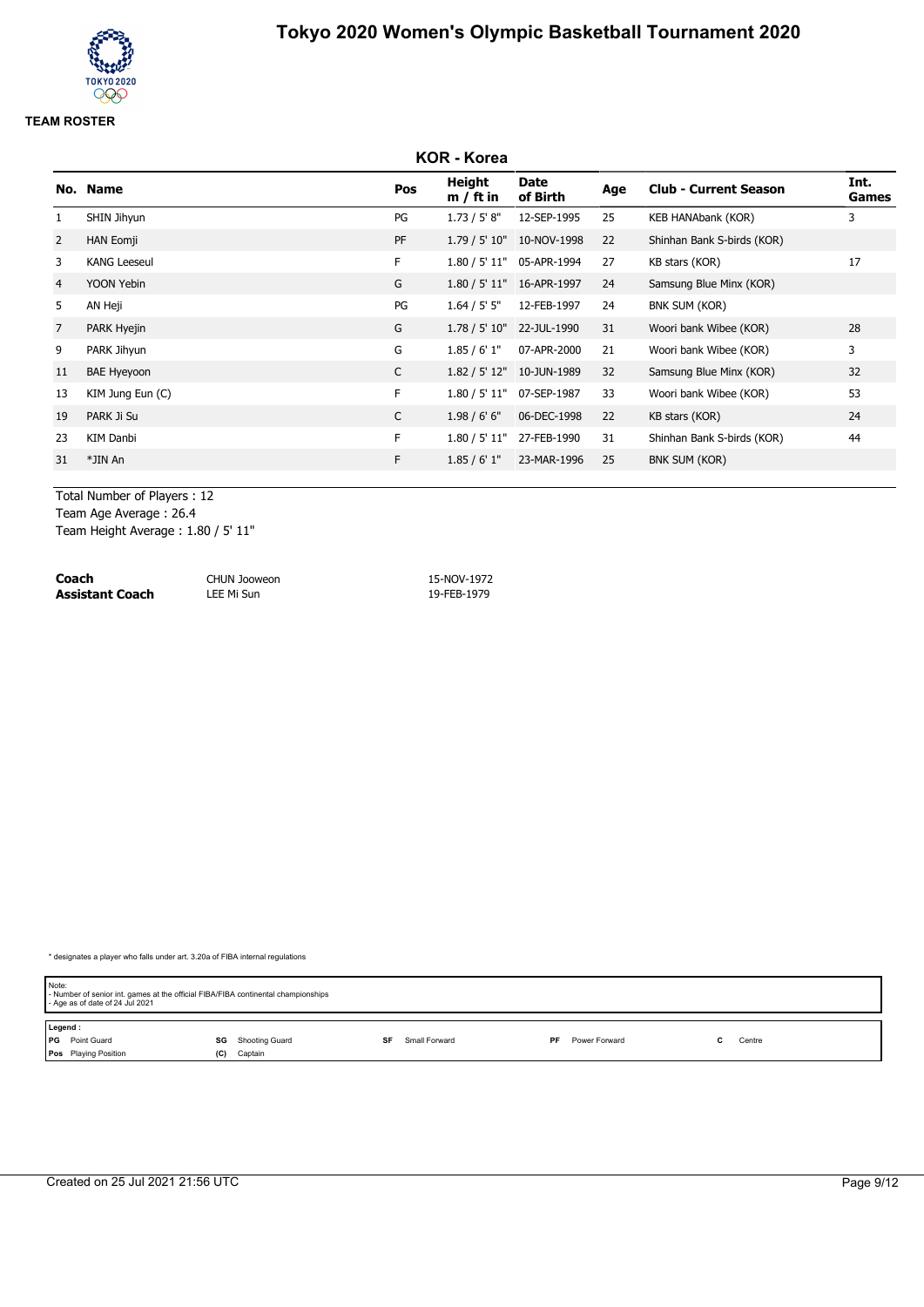# **SRB - Serbia No. Name Pos Height m / ft in Date of Birth Age Club - Current Season Int. Games** 5 VASIC Sonja SF 1.89 / 6' 2" 18-FEB-1989 32 Spar Girona (ESP) 55 6 CADO Sasa SG 1.78 / 5' 10" 13-JUL-1989 32 Carolo Basket (FRA) 64 8 JOVANOVIC Nevena SG 1.79 / 5' 10" 30-JUN-1990 31 Sopron Basket (HUN) 68 9 BROOKS Jelena (C) <br>
9 BROOKS Jelena (C) 
9 BROOKS Jelena (C) 
9 BROOKS Jelena (C) 
9 BROOKS Jelena (C) 
9 BROOKS Jelena (C) 
9 BROOKS Jelena (C) 
9 BROOKS Jelena (C) 
9 BROOKS Jelena (C) 
9 BROOKS Jelena (C) 
9 BROOKS Je 10 BUTULIJA Dajana G 1.75 / 5' 9" 23-FEB-1986 35 Sleza Wroclaw (POL) 58 11 CRVENDAKIC Aleksandra PF 1.87 / 6' 2" 17-MAR-1996 25 Lyon Asvel (FRA) 34 12 \*ANDERSON Yvonne PG 1.75 / 5' 9" 08-MAR-1990 31 Reyer Venezia (ITA) 9 14 STANKOVIC Dragana C 1.95 / 6' 5" 18-JAN-1995 26 ZVVZ USK Praha (CZE) 20 23 DABOVIC Ana SG 1.83 / 6' 0" 18-AUG-1989 31 BLMA (FRA) 76 24 SKORIC Maja **PF** 1.84 / 6' 0" 10-NOV-1989 31 KSC Szekszard (HUN) 33 32 DUGALIC Angela PF 1.93 / 6' 4" 29-DEC-2001 19 Maine West High School (USA) 6 33 KRAJISNIK Tina C 1.90 / 6' 3" 12-JAN-1991 30 Galatasaray (TUR) 12

Total Number of Players : 12 Team Age Average : 29.6

Team Height Average : 1.85 / 6' 0"

| Coach           | MALJKOVIC Marina           | 26-SEP-1981 |
|-----------------|----------------------------|-------------|
| Assistant Coach | <b>PADEN Milos</b>         | 31-JAN-1981 |
| Assistant Coach | <b>VUKSANOVIC Vladimir</b> | 04-MAY-1978 |

| Note:   | - Number of senior int. games at the official FIBA/FIBA continental championships<br>- Age as of date of 24 Jul 2021 |     |                |    |               |    |               |        |  |
|---------|----------------------------------------------------------------------------------------------------------------------|-----|----------------|----|---------------|----|---------------|--------|--|
| Legend: |                                                                                                                      |     |                |    |               |    |               |        |  |
|         | <b>PG</b> Point Guard                                                                                                | SG  | Shooting Guard | SF | Small Forward | PF | Power Forward | Centre |  |
|         | Pos Playing Position                                                                                                 | (C) | Captain        |    |               |    |               |        |  |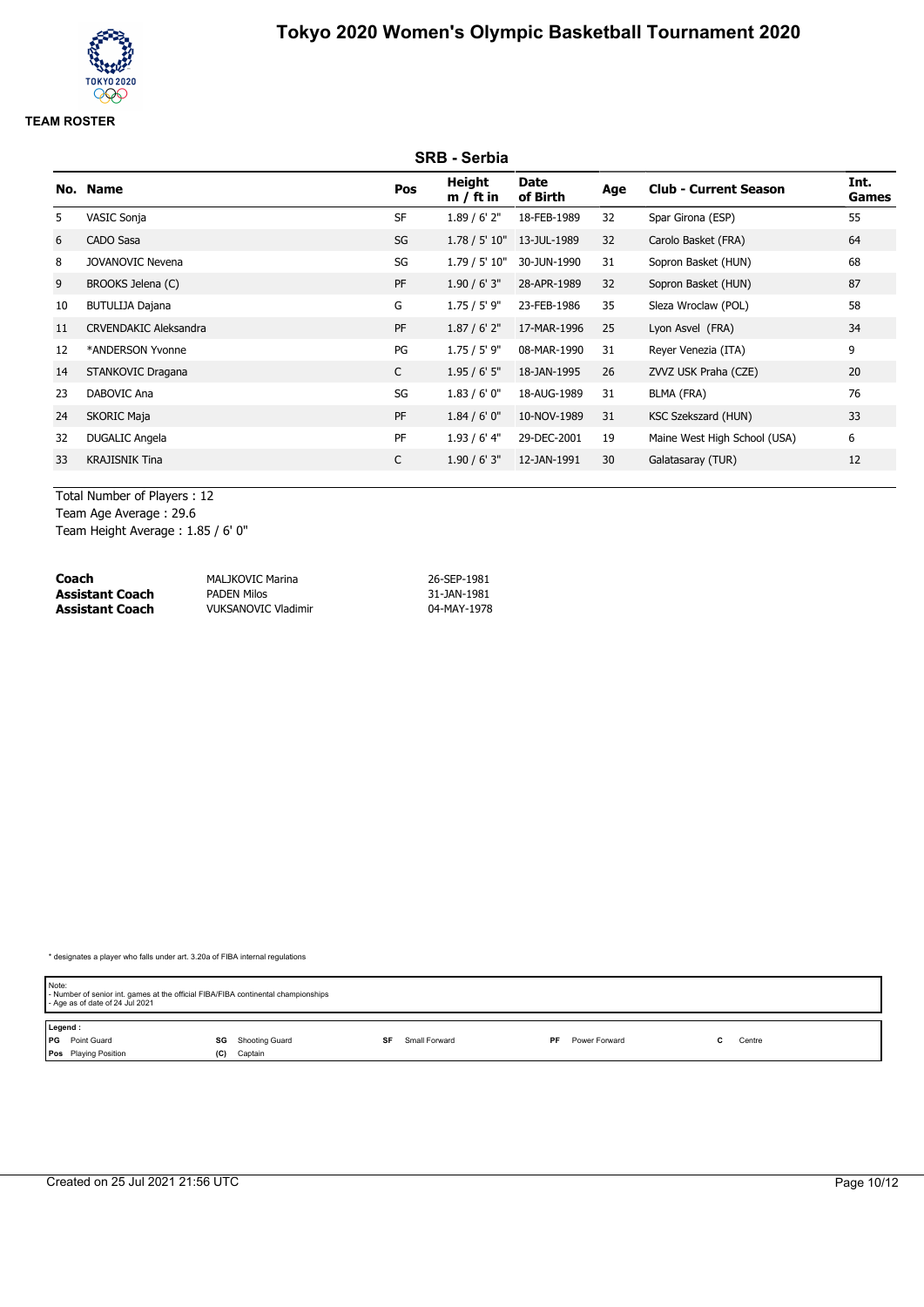# **ESP - Spain No. Name Pos Height m / ft in Date of Birth Age Club - Current Season Int. Games** 5 OUVINA Cristina PG 1.73 / 5' 8" 18-SEP-1990 30 Valencia BC (ESP) 44 6 DOMINGUEZ Silvia G 1.65 / 5' 5" 31-JAN-1987 34 Perfumerias Avenida Salamanca (ESP) 97 7 TORRENS Alba ST 1.92 / 6' 4" 30-AUG-1989 31 UMMC Ekaterinburg (RUS) 90 9 PALAU Laia (C) 253 100 PG 1.78 / 5' 10" 10-SEP-1979 11 Spar Girona (ESP) 153 11 RODRIGUEZ Leonor SG 1.80 / 5' 11" 21-OCT-1991 29 Perfumerias Avenida Salamanca (ESP) 39 12 CAZORLA Maite PG 1.78 / 5' 10" 18-JUN-1997 24 Perfumerias Avenida Salamanca (ESP) 6 13 ABALDE Tamara 24 **PF 1.92 / 6' 4" 06-FEB-1989 32** Ensino Lugo CB (ESP) 24 14 CARRERA Raquel C 1.90 / 6' 3" 31-OCT-2001 19 Valencia BC (ESP) 6 18 CASAS Queralt 18 CASAS Queralt 18 CASAS Queralt 18-NOV-1992 28 Valencia BC (ESP) 22 CONDE Maria SF 1.86 / 6' 1" 14-JAN-1997 24 ZVVZ USK Praha (CZE) 17 24 GIL Laura C 1.90 / 6' 3" 24-APR-1992 29 Valencia BC (ESP) 68 45 \*NDOUR Astou C 1.98 / 6' 6" 22-AUG-1994 26 Hatay BB (TUR) 46

Total Number of Players : 12

Team Age Average : 28.9

Team Height Average : 1.84 / 6' 0"

| Coach                  | <b>MONDELO Lucas</b> | 28-JUL-1967 |
|------------------------|----------------------|-------------|
| <b>Assistant Coach</b> | FERNANDEZ Isaac      | 18-JAN-1980 |
| <b>Assistant Coach</b> | URIETA Madelen       | 21-AUG-1981 |

| Note:   | - Number of senior int. games at the official FIBA/FIBA continental championships<br>- Age as of date of 24 Jul 2021 |     |                |    |               |    |               |        |  |
|---------|----------------------------------------------------------------------------------------------------------------------|-----|----------------|----|---------------|----|---------------|--------|--|
| Legend: |                                                                                                                      |     |                |    |               |    |               |        |  |
|         | <b>PG</b> Point Guard                                                                                                | SG  | Shooting Guard | SF | Small Forward | PF | Power Forward | Centre |  |
|         | <b>Pos</b> Playing Position                                                                                          | (C) | Captain        |    |               |    |               |        |  |